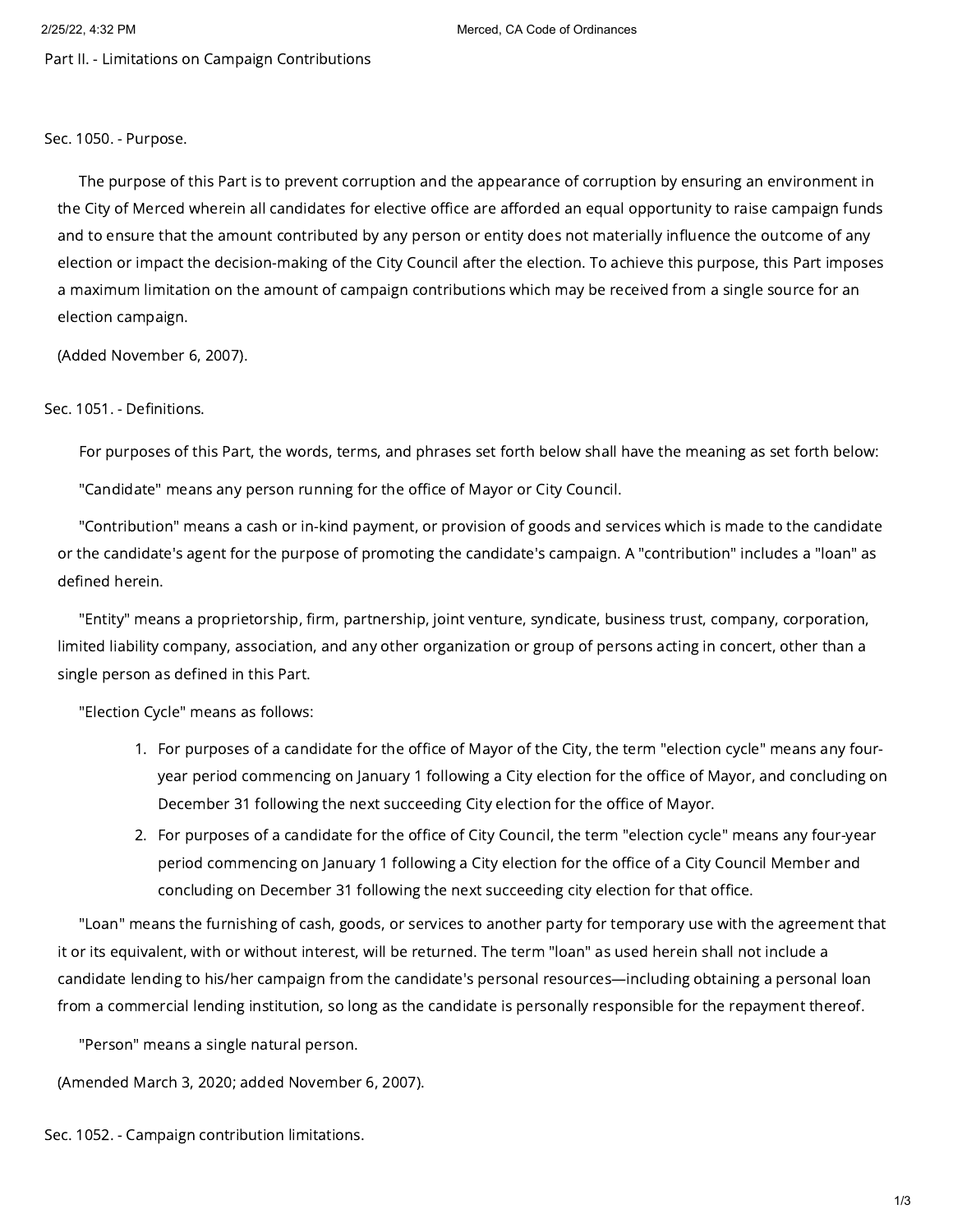## 2/25/22, 4:32 PM Merced, CA Code of Ordinances

- 1. Contribution by Persons. No candidate shall receive either personally or through an agent, including, but not lim the candidate's campaign treasurer, a contribution from a person, other than the candidate, which will cause th amount contributed by such person in any election cycle for that candidate to exceed five-hundred dollars (\$500
- 2. Contributions by an Entity or Entities. No candidate shall receive either personally or through an agent, including, but not limited to, the candidate's campaign treasurer, a contribution by an entity which would cause the total amount contributed by such entity in any election cycle for that candidate to exceed twothousand dollars (\$2,000.00).

(Added November 6, 2007).

Sec. 1053. - Loans.

No candidate shall procure a loan or loans from a person which exceeds five-hundred-dollars (\$500.00) or from an entity which exceeds two-thousand-dollars (\$2,000.00) during an election cycle. This restriction shall not apply to loans made by the candidate to the candidate's campaign—including obtaining a personal loan from a commercial lending institution, so long as the candidate is personally responsible for the repayment thereof.

(Added November 6, 2007).

Sec. 1054. - Campaign contribution statements—Supplemental filing requirements and schedule.

In addition to the requirements for filing a campaign disclosure or campaign statement imposed by the Political Reform Act, every candidate for Mayor or City Council shall file a duplicate copy of his/her campaign disclosure or campaign statement with the City Clerk at the same time the candidate is otherwise required to file any campaign disclosure or campaign statement under the Political Reform Act.

(Added November 6, 2007).

Sec. 1055. - Adjustment of campaign contribution limits and candidate loans.

The campaign contribution limitations set forth in Sections [1052](https://library.municode.com/) and [1053](https://library.municode.com/) shall be adjusted annually by the City Clerk and noted in the official records of his/her office as follows:

- A. The base for computing the adjustment for inflation shall be the Consumer Price Index ("CPI") for the area closest to the City, published by the United States Department of Labor, Bureau of Labor Statistics.
- B. If the CPI is discontinued or revised, such other government index or computation with which it is replaced shall be used in order to obtain substantially the same results as would be obtained if the index had not been discontinued or revised.

(Added November 6, 2007).

Sec. 1056. - Penalty.

A. Investigation. The City Clerk shall be charged with the responsibility to refer for prosecution all candidates required to file under this Part when the candidate fails to file. The City Clerk shall also investigate all alleged violations of this Part and after completing the investigation thereof, shall refer any violations he/she believes